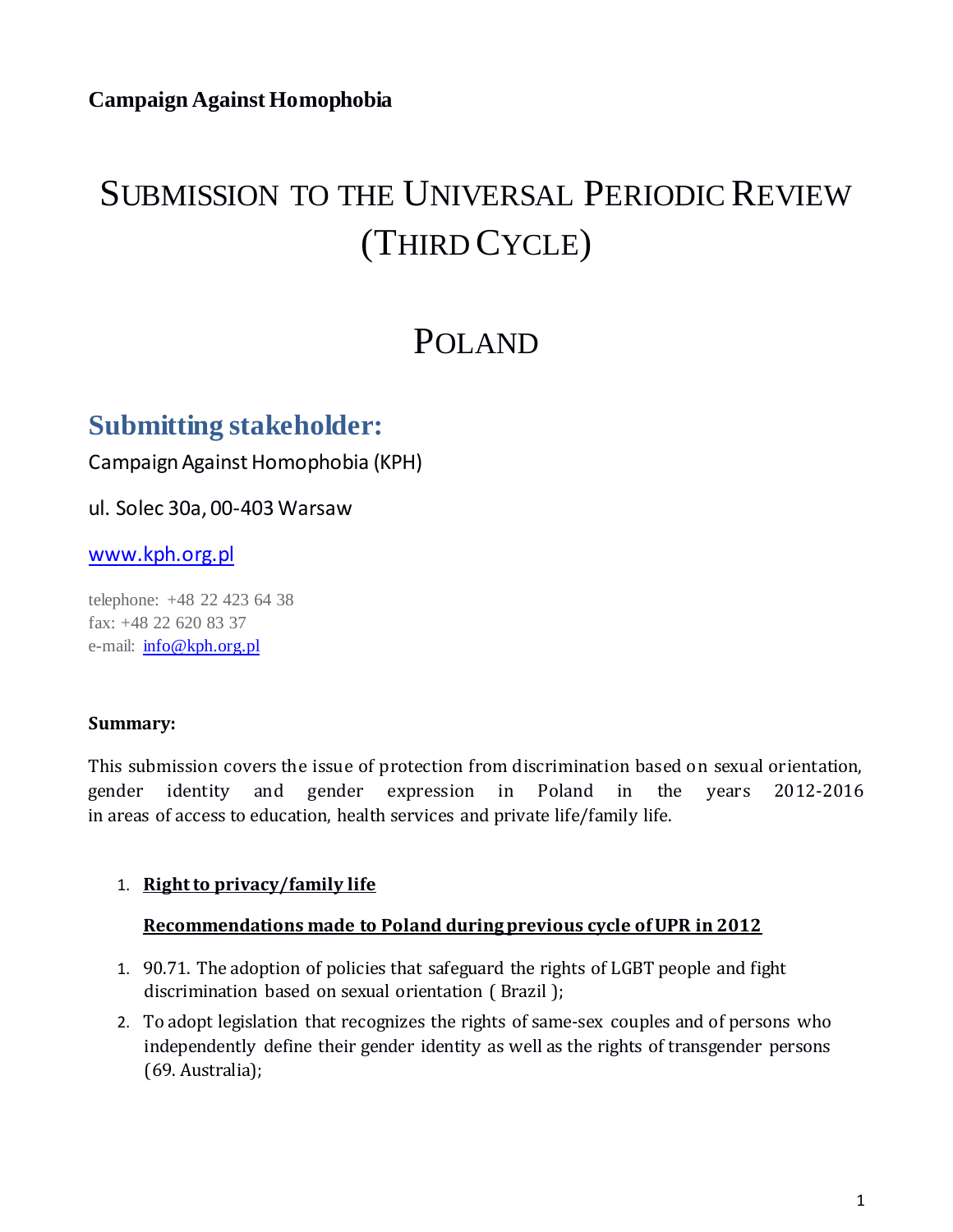3. To adopt legislation enabling same-sex couples to enter into a civil union contract (97. France);

None of the above mentioned recommendations has been supported by polish state, yet KPH still strongly recommends adoption of legislation enabling same sex couples entering into civil union. Lack of recognition of same sex couples leads to discrimination of both same-sex couples and of trans people in marriages who need to divorce in order to receive legal gender recognition.

Currently there are no legal measures enabling same sex couples to register their relationship. Current government's program does not include introduction of civil partnerships or marriage equality. During the previous term of Parliament, three bills on civil unions were submitted, all by groups of MPs. None of them gained a majority vote to be further proceeded.

Polish citizens who intend to get a civil partnership or marriage with a same sex partner in a foreign country encounter barriers when requesting a civil status certificate.

Due to The Law on civil status a person applying for a civil marital status certificate was required to state the name and the surname of the future spouse. In case when the civil servant identified the name/surname of the future spouse as being of the same sex as the applicant, they often refused to issue the civil status certificate. The reasoning for refusal of certificates was based on the fact that art. 18 of Polish Constitution *defines marriage as a relationship of a men and a woman*. Therefore, according to Polish law which does not recognize same sex relationships, applicant is not legally eligible to get a marital status certificate. Polish legislator decided to amend the law on civil status. The new law<sub>1</sub> (that came into force on  $01.03.2015$ ) enables citizens to obtain a certificate of marital status in two forms, according to art. 49, a certificate of marital status not specifying the purpose of its usage and art. 83 certificate obtained in order to confirm applicants legal entitlement to get marriage abroad. When applying for the certificate of marital status according to art. 83, applicant has to specify the name, surname and sex of applicant and the future spouse. In case when sex of the applicant and the future spouse is the same, the applicant is refused the certificate.

Several discriminatory practices have been observed regarding attempts of Polish citizens in same sex marriages/civil partnerships to obtain a birth certificate for children born outside of Poland. This discriminatory practice might be expamlified by Katherine M. and Zofia M.'s case. Katherine M. a British citizen and Zofia M., a Polish citizen, who got a civil partnership in Great Britain. Katherina M. gave birth to their daughter Maria M. In 2011. In Maria M.'s British birth certificate, Katherine appears as a birth mother, and Zofia M. as a parent. Zofia M. applied in Registry Office in Lodz for transcription of her daughter's birth certificate into the Polish birth registry, however, she was refused the transcription. Lack of transcription of birth certificate

l

1

http://isap.sejm.gov.pl/Download;jsessionid=54FBD6FF9CBCB0BEA2BB4F13E94773C8?id=WDU20140001741&type=3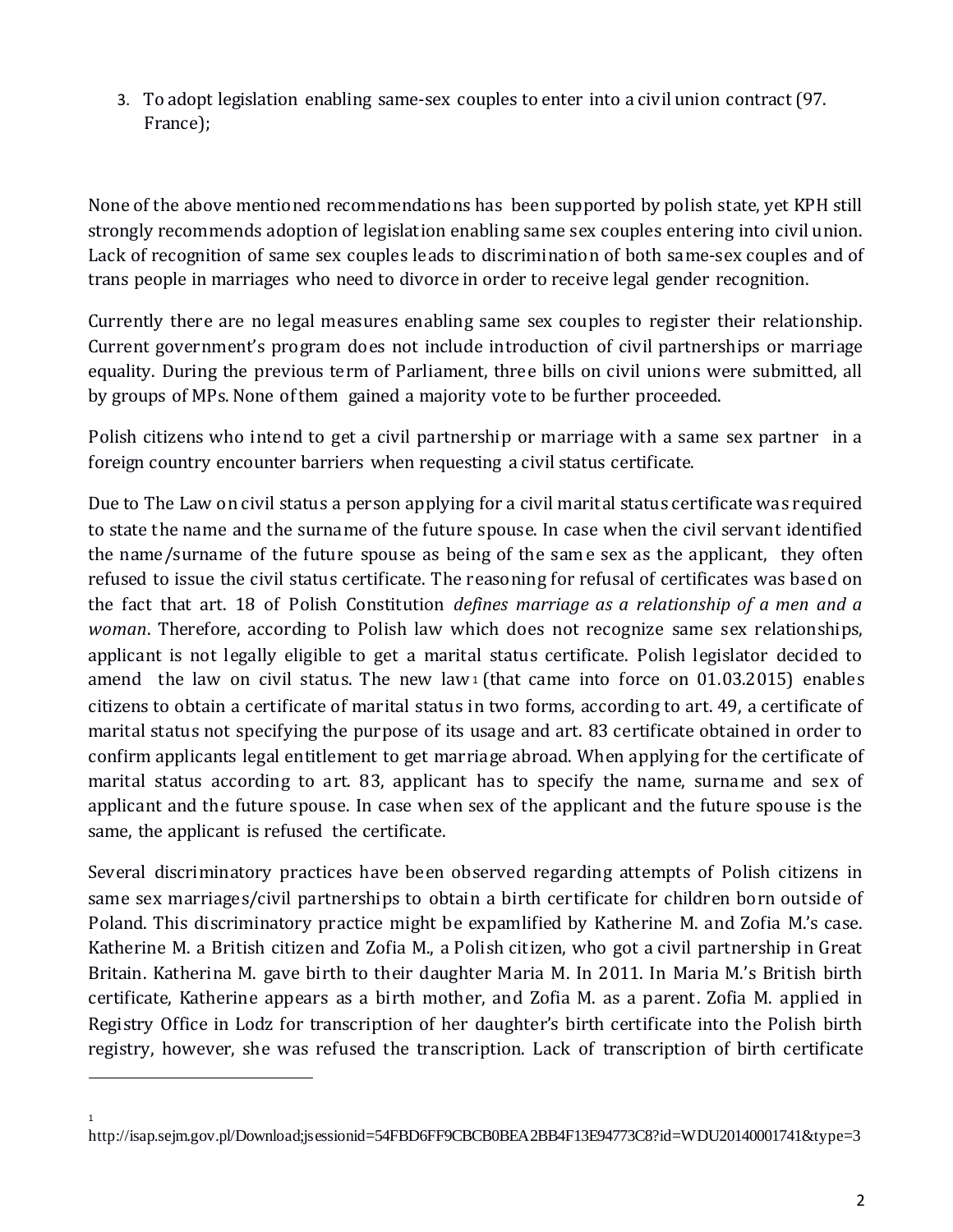makes it impossible to obtain Polish citizenship. The reasoning of the refusal was based on argument that transcription of the British birth certificate with two parents of the same sex would be in contradiction with basic rules of Polish law, as it does not legalize same sex couples and Polish legal system consolidates traditional model of the family.

Zofia M. has challenged the decision at the Voivoidships Governor's, Voivoid's Administrative Court and Supreme Administrative Court, however all instances upheld the Register's Office decision. Zofia M. has lodged a complaint in the European Court of Human Rights, the case is pending. Few similar cases are pending for ruling in Polish courts.

Same sex couples also face institutional discrimination when attempting to change surname to partner's. According to The Law on Changes of Names and Surnames, change of the name has to be justified by an important reason. In some cases, however, Registry Office refuses to change the name of the applicant when the reason given is being äin a same sex relationship. Registry Office usually justifies the decision reasoning that same sex partnership is not legal in Poland.

#### 2. **Right to privacy/family life**

l

#### **Recommendations made to Poland during previous cycle of UPR in 2012**

- 1. 90.71. The adoption of policies that safeguard the rights of LGBT people and fight discrimination based on sexual orientation ( Brazil );
- 2. 90.67. Guarantee the full enjoyment of the rights of the LGBT community ( Spain );
- 3. To implement reforms giving every citizen the right to the highest attainable standards of health care on the territory of Poland (110. Australia);
- 4. To take further steps to promote and protect the human rights of minorities, in particular in the area of health care, employment and housing (114. Mexico);

All of above mentioned recommendation have been supported by the state.

According to KPH's research <sup>2</sup> and information obtained from its legal and psychological counseling clients, LGBTI patients in Poland face barriers in access to health services. Study<sup>3</sup> conducted by Ombudsman office proved that more than 20% of LGBTI patients face discrimination within healthcare system. Among frequently violated patients' rights in relation to LGBT people were the access to the information for the significant other, the right to dignity and privacy, and the right to healthcare services at the highest possible level.<sup>4</sup>

<sup>2</sup> *Social Situation of LGBT in Poland*, KPH, Lambda Waszawa, Trans-Fuzja, 2012, p. 56-60, http://www.kph.org.pl/publikacje/Raport\_badania\_LGBT\_do\_netu.pdf

<sup>3</sup>*Equal treatment perceived by non-heterosexual patients in healthcare*, Polish Ombudsman Office,

<sup>2014</sup>https://www.rpo.gov.pl/sites/default/files/BIULETYN\_RZECZNIKA\_PRAW\_OBYWATELSKICH\_2014\_nr\_7.pdf

<sup>4</sup>*Equal treatment perceived by non-heterosexual patients in healthcare*, Polish Ombudsman Office, 2014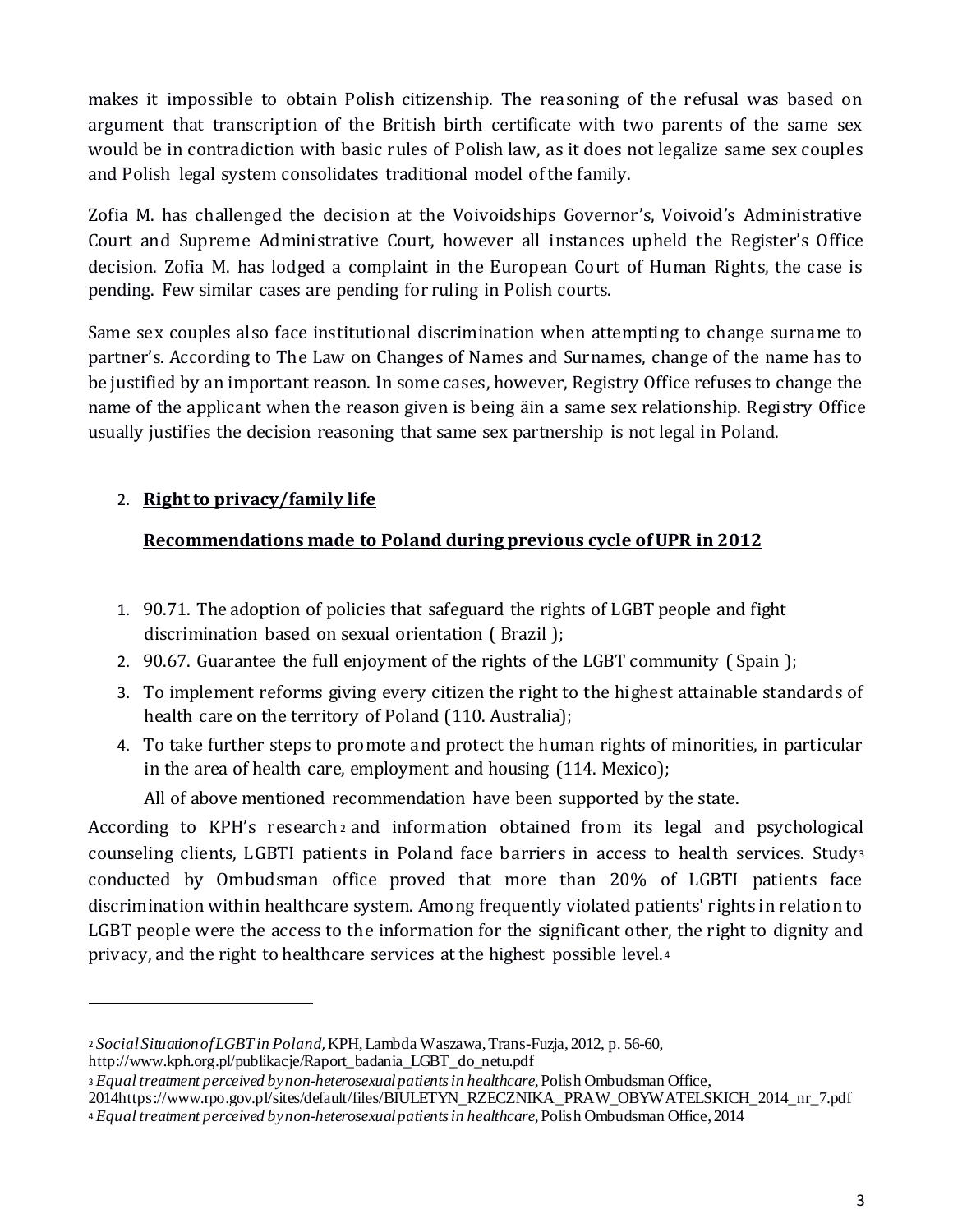Problem partially stems from lack of curricula regarding LGBTI issues in medical universities which was proven by KPH's monitoring.

Large proportion of medical practitioners see homosexuality as a pathological problem which requires psychiatric intervention (treatment). Also medical students lack knowledge on homosexuality and share harmful stereotypes about this group, for example 20% of medical students on their senior year think that homosexuality should be treated. <sup>5</sup> Students think of homosexuality a pathological, due to the fact it is present in medical training and training materials.<sup>6</sup> In March 2015, KPH has sent a request to Ministry of Health to recommend to authorities of medical academies inclusion of antidiscrimination curricula regarding LGBT patients. In response, the Ministry of Health stated that medical professionals are adequately trained during studies and due to the autonomy of medical universities no action is possible. KPH also approached Commissioner for Patients' Rights in order to offer cooperation regarding increasing level of awareness LGBTI patients about their rights. In response Commissioner for Patients' Rights stated that no action is required to ensure LGBTI patients rights, due to lack of reported cases. Commissioner has not expressed the will of cooperation to tackle underreporting.

Previous Plenipotentiary for Equal Treatment (Wojciech Kaczmarczyk) numerously publicly questioned methodology of Fundamental Rights Agency's research regarding level of discrimination of LGBT people, stating that it cannot be evidence to start work on LGBT issues, including health. <sup>7</sup>

#### 3. **Right to education**

l

#### **Recommendations made to Poland during previous cycle of UPR in 2012**

90.71. The adoption of policies that safeguard the rights of LGBT people and fight discrimination based on sexual orientation ( Brazil );

#### *Policies regarding LGBTI in the system of formal education*

There are no policies and standards, which would ensure equal treatment and safety of LGBTI persons in schools in Poland. Many schools even deny the existence of LGBTI students. Students who complain about homophobia at school often turn to KPH. They experience homophobic behavior not only from other students, but also from teachers and educators.

The Ministry of Education is unwilling to cooperate with civil society organizations representing the LGBTI community. Although many attempts of contact were undertaken by KPH

<sup>5</sup>*Konteksty społeczno kulturowe sytuacji pacjentów nieheteroseksulanych korzystając z systemu usług systemu ochrony zdrowia, na terenie Polski*, Agnieszka Żok, Uniwersytet Medyczny im. K. Marcinkowskiego w Poznaniu, katedra Nauk Społecznych

<sup>6</sup> *Professionally speaking: challenges to achieving equality for LGBT people*, Fundamental Right Agency, March 2016

<sup>7</sup> http://wyborcza.pl/magazyn/1,124059,20031971,rownosc-wedlug-wojciecha-kaczmarczyka-pelnomocnika-rzadu-ds.html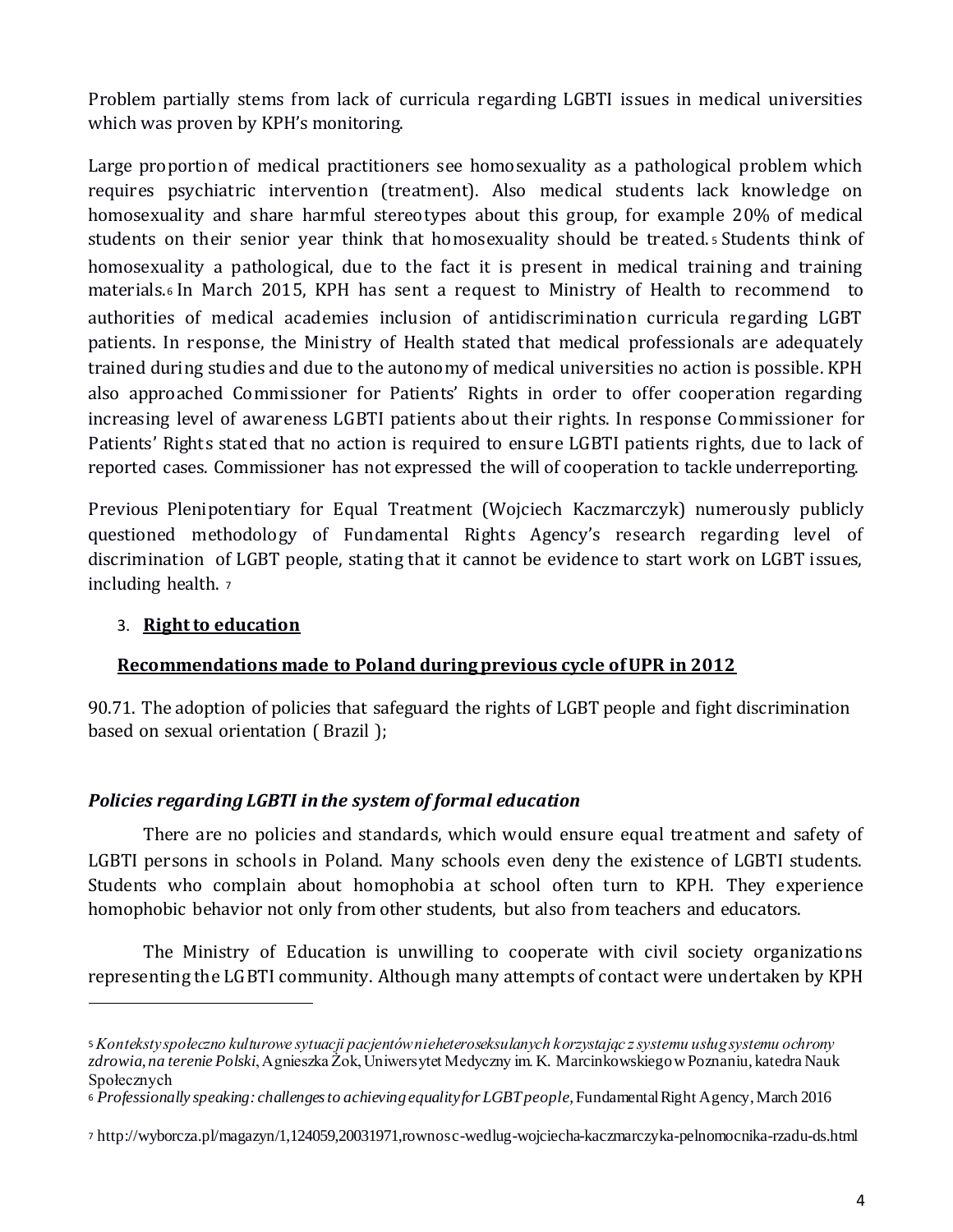– no cooperation has been launched so far. Since 2013 KPH is a member organization of the Coalition for Antidiscriminatory Education, which advocates for systemic introduction of holistic, non-discriminatory principles in the system of formal education. The Coalition annually attempts to establish contact with the Ministry through official correspondence as well as meetings with Ministry staff but it has not started official cooperation. The only instance the Ministry for Education addressed the issue of homophobia in schools was on Sept. 1, 2015. As school year starts on this date, it is customary that the minister addresses the school communities across Poland in an open letter. The minister has announced a "Year of an open school […], such that counteracts discrimination and homophobia." The event that preceded such reaction was possibly a vigil in front of the Ministry for the teen, who committed suicide as a result of an intensive bullying and no substantial reaction of the school.

There are no legal provisions that mention sexual orientation or gender identity as a possible discrimination ground in the formal education system. The so-called 'Equality Act' of 2010<sup>8</sup> does not protect LGBTI persons in access to education. According to KPH's studies, sexual orientation continues to be a taboo in schools. LGBTI students are not provided with necessary information, protection and support to enable them to live in accordance with their sexual orientation.

Sexual orientation or homophobia as a phenomenon are not discussed or counteracted – more than  $60\%$  of students admit that the subject is not brought up by teachers during classes. At the same time23,5% of cases of verbal violence towards LGBT people in Poland happened at school <sup>10</sup>. The situation is even worse when it comes to physical violence – almost 40% of homophobic attacks take place at learning facilities. 76% of students admit that homophobic language is present in their school, 26% have noticed physical bullying such as kicking, spitting, pulling. Additionally, 40,2% of school staff is reported to have ignored such behaviours. Because of that only 12,6% of students are completely 'out' in their school environment, the rest feels the need to conceal their sexual orientation in some way. There is no data on suicide rate of young people due to homophobic bullying, but studies show that LGB teens have suicidal thoughts 5 times more often than their peers in the general population (accordingly  $62,7\%$  and  $12,3\%$ <sup>11</sup>).

#### *LGBTI issues in the school curricula*

l

Information about sexual orientation is to some extent present in the school curricula. However, it is not provided in an objective and respectful manner. Neither does the school curriculum contain references to gender identity, yet gender is seen exclusively in the bill on implementation of some EU equat treatment regulations (Ustawa z dnia 3 grudnia 2010 r. o wdrożeniu niektórych przepisów Unii Europejskiej w zakresie równego traktowania, Dz.U. 2010

<sup>8</sup> Dz.U. 2010 nr 254 poz. 1700 (isap.sejm.gov.pl/DetailsServlet?id=WDU20102541700)

<sup>9</sup> Dz.U. 2010 nr 254 poz. 1700 (isap.sejm.gov.pl/DetailsServlet?id=WDU20102541700)

<sup>10</sup> *Lekcja Równości. Postawy i potrzeby kadry szkolnej i młodzieży wobec homofobii w szkole*, Jan Świerszcz, KPH, Warszawa 2012 11 *Sytuacja społeczna osób LGBT. Raport za lata 2010 i 2011*, Mirosława Makuchowska, Michał Pawlęga, Warszawa 2012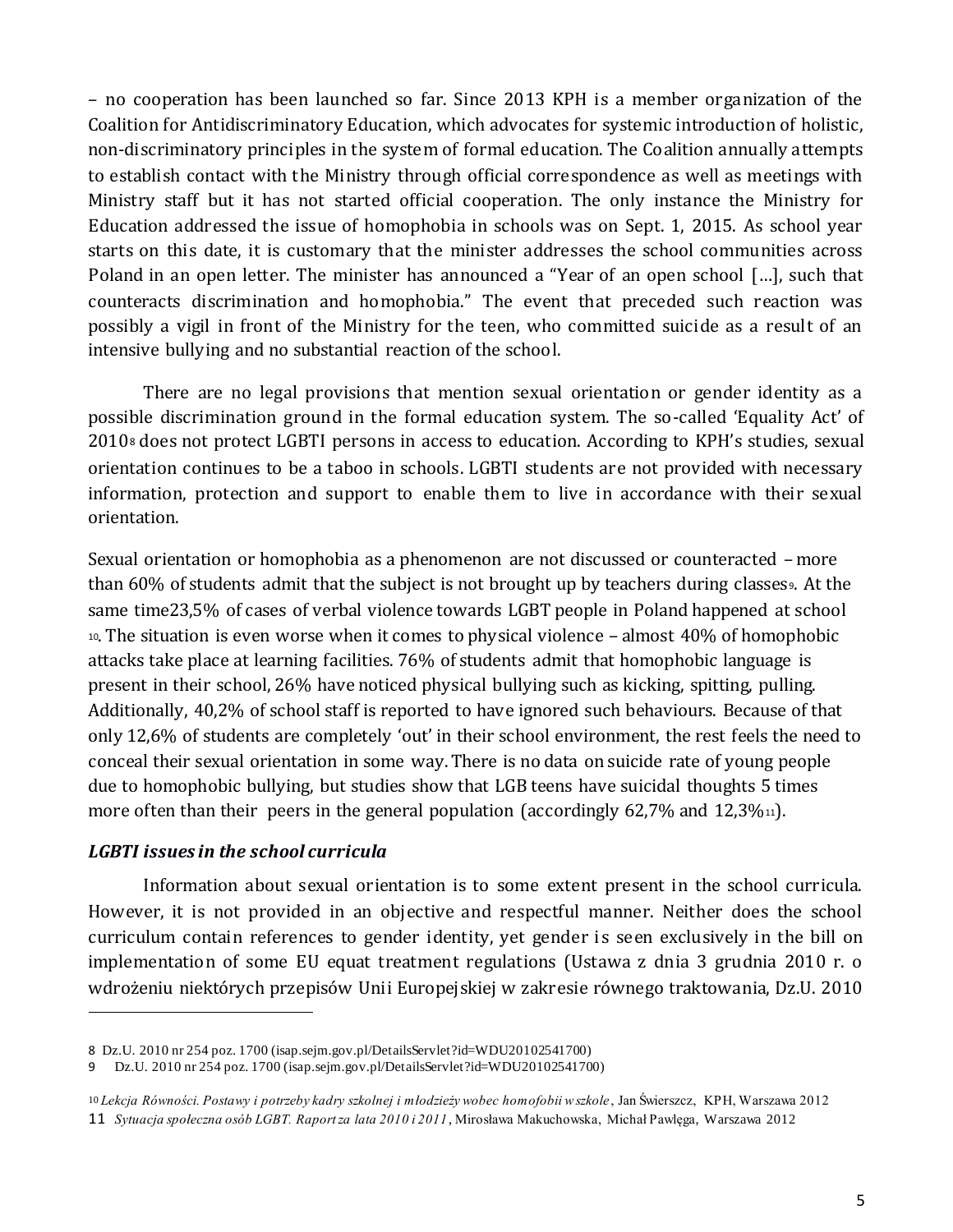nr 254 poz. 1700. The curriculum does not seem to feature elements educating about transgender issues in the manner compliant with the current standards of human rights.

At the same time teachers admit that they lack competence and skills to deal with homophobic bullying at schools. Half of them stated that more training on the subject would help them address homophobic incidents at schools properly. The documents concerning the standards for teacher training do not require teachers to be appropriately qualified to conduct anti-discrimination education or combat discrimination in school. Also more than half of the teachers admit that the subject of homosexuality is not present enough in the school curricula12.

#### *Discrimination in school: recent studies and practices (2012-2016)*

The most recent KPH's project related to youth in the system of formal education "Equal school without discrimination and violence" (2014-2016), projects "Equality lesson" (2012-2014) were designed to assist schools evaluate its culture with regards to existing equal treatment policies, plan and successfully address the needs of school in terms of non-discriminatory education and good practices. Nonetheless, the project also has shown that public institutions' support for such activities in the system of formal education is virtually non-existent. Currently schools are obliged to address the issues of inequality, discrimination and social exclusion and conduct nondiscriminatory education (in accordance with the Decree of Ministry of Education regarding pedagogical supervision13). Nevertheless, principals, teachers and school counselors, who are responsible on the school's part, have little to no knowledge and skills regarding discrimination and exclusion, especially regarding LGBTI persons, left alone methods of non-discriminatory education. Various reports ("The Big Absent", TEA, 201114; "Equality Lesson. Attitudes and needs of school staff and youth in terms of homophobia in schools", KPH, 2012; "Discrimination in schools - presence unjustified", TEA, 2015<sup>15</sup>) address the issue that school staff is not given any means to familiarize themselves with non-discriminatory education in the process of training as a professional group. One of the key findings of the researches proves that educators who have not received relevant trainings conduct ecological/democratic/preventive education mistaking it for non-discriminatory one. In response to that problem, the project aims at engaging relevant stakeholders and bodies responsible for contents and programs in pedagogical studies and courses to investigate good practices, create an adequate programs fit for practical appliance and disseminate them among the future and present

#### *Case of Gymnasium in Piątkowisko*

Adam Mickiewicz Gymnasium in Piątkowisko is one of the four schools in Poland, which took part in the project "Equal school - without discrimination and violence." The tasks of the schools

1

<sup>12</sup> *Lekcja Równości. Postawy i potrzeby kadry szkolnej i młodzieży wobec homofobii w szkole*, Jan Świerszcz, Warszawa 2012

<sup>13</sup> http://dziennikustaw.gov.pl/du/2015/1270/1

<sup>14</sup> http://www.tea.org.pl/userfiles/file/Wielka\_nieobecna\_raport.pdf

<sup>15</sup> http://tea.org.pl/userfiles/raporty/raport\_tea\_dyskryminacja\_w\_szkole.pdf